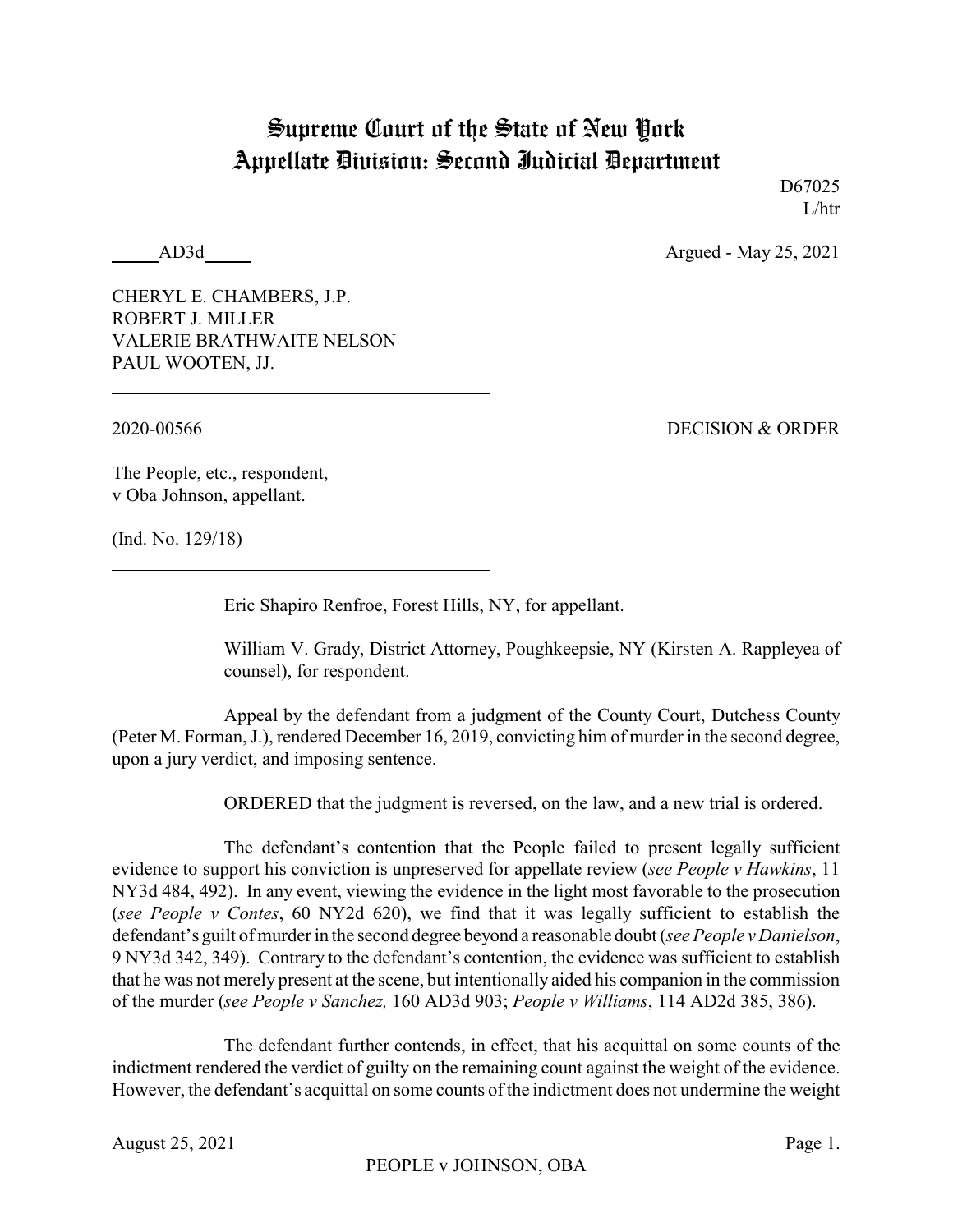of the evidence supporting the jury's verdict convicting him of the remaining count (*see People v Rayam*, 94 NY2d 557, 563; *People v Palmer*, 169 AD3d 933, 933; *People v Kypri*, 149 AD3d 980, 980). An intermediate appellate court conducting a weight of the evidence review of a mixed jury verdict may take into account "the possibility that the jury has not necessarily acted irrationally, but instead has exercised mercy" (*People v Rayam*, 94 NY2d at 561 [internal quotation marks omitted]; *see People v Choi*, 137 AD3d 808, 809), and is not required "to assume the basis for any implied inconsistencies" in such mixed verdicts (*People v Rayam*, 94 NY2d at 563; *see People v Choi*, 137 AD3d at 809). Upon fulfilling our responsibility to conduct an independent review of the weight of the evidence (*see* CPL 470.15[5]; *People v Danielson*, 9 NY3d at 348), we are satisfied that the verdict of guilt as to the remaining count, murder in the second degree, was not against the weight of the evidence (*see People v Romero*, 7 NY3d 633).

The County Court meaningfully responded to a jury note requesting the elements of conspiracy in the second degree. The court gave the jury the guidance it requested, and contrary to the defendant's contention, the court's inclusion of an instruction on accessorial liability was appropriate under the circumstances (*seePeople vEkwegbalu*, 131 AD3d 982, 985; *People v Crosby*, 33 AD3d 719, 720).

Contrary to the defendant's contention, the verdict finding him guilty of murder in the second degree, while acquitting him of conspiracy in the second degree and two counts of criminal possession of a weapon in the second degree, was not legally repugnant. "'[A] verdict is repugnant only if it is legallyimpossible—under all conceivable circumstances—for the jury to have convicted the defendant on one count but not the other'" (*People v Johnson*, 159 AD3d 833, 834, quoting *People v Muhammad*, 17 NY3d 532, 539-540; *see People v DeLee*, 24 NY3d 603, 608). "In determining whether a verdict is legally repugnant, the court reviews 'the elements of the offenses as charged to the jury without regard to the proof that was actually presented at trial'" (*People v Johnson*, 159 AD3d at 834, quoting *People v Muhammad*, 17 NY3d at 542; *see People v Tucker*, 55 NY2d 1, 4). "'If there is a possible theory under which a split verdict could be legally permissible, it cannot be repugnant, regardless of whether that theory has evidentiary support in a particular case'" (*People v Johnson*, 159 AD3d at 834, quoting *People v Muhammad*, 17 NY3d at 540; *see People v DeLee*, 24 NY3d at 608). Here, viewing the elements of the offenses as charged to the jury, the acquittal on the count of conspiracy in the second degree did not negate any of the elements of the count of murder in the second degree (*see People v Kronberg*, 277 AD2d 182, 182; *People v Lurcock*, 219 AD2d 797, 797). Similarly, the acquittal on the counts of criminal possession of a weapon in the second degree did not negate any of the elements of the count of murder in the second degree (*see People v Francois*, 85 AD3d 813, 814; *People v Mabry*, 288 AD2d 326).

The defendant's contention that a police detective who was not a witness to the crime in question was improperly permitted to testify that he believed an individual depicted in certain surveillance videos was the defendant is without merit. The police detective testified at a *Wade* hearing (*see United States v Wade*, 388 US 218) that he knew the defendant from his patrols of the defendant's neighborhood over the course of many years (*see People v Trowell*, 172 AD3d 1112, 1113; *People vRay*, 100 AD3d 933, 933), and the police detective's opinion testimonyfurther served to aid the jury in making an independent assessment of whether the person depicted in the videos was the defendant (*see People v Pinkston*, 169 AD3d 520, 521).